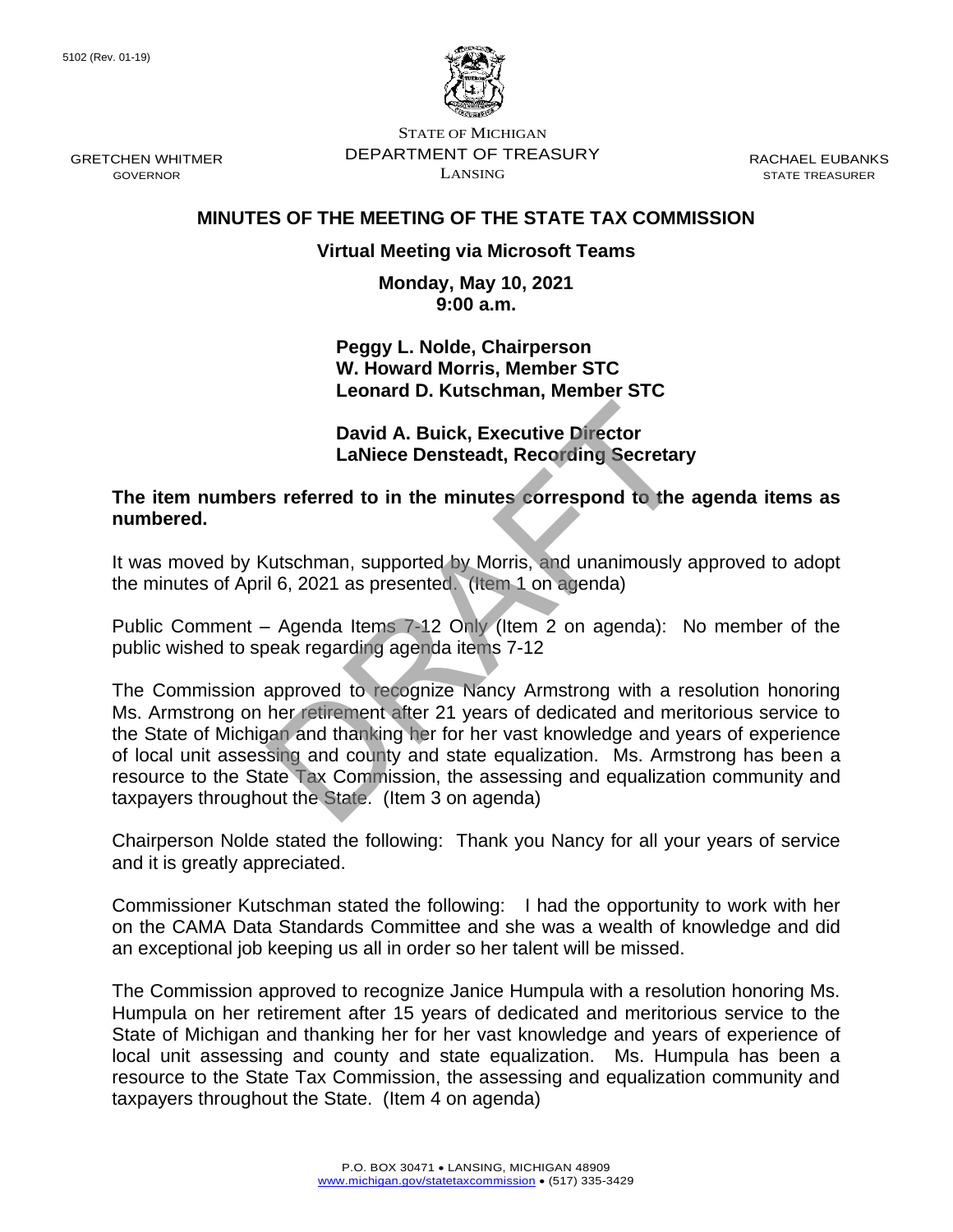Chairperson Nolde stated the following: Thank you Janice for all your work and enjoy your retirement.

It was moved by Morris, supported by Kutschman, to approve the 2021 Preliminary Equalized Valuations for each separately equalized classification of property in each of the 83 Michigan counties. The preliminary 2021 total state equalized valuations for each class are as follows: (Item 5 on agenda)

| Agricultural                                                                                                                                            | \$24,725,862,338  |
|---------------------------------------------------------------------------------------------------------------------------------------------------------|-------------------|
| Commercial                                                                                                                                              | \$72,011,183,737  |
| Industrial                                                                                                                                              | \$20,909,443,109  |
| Residential                                                                                                                                             | \$360,665,143,888 |
| <b>Timber-Cutover</b>                                                                                                                                   | 204,444,022<br>\$ |
| Developmental                                                                                                                                           | \$<br>71,249,020  |
| <b>Total Real Property</b>                                                                                                                              | \$478,587,326,114 |
| Total Personal Property \$ 32,020,646,613                                                                                                               |                   |
| <b>Total Real and Personal</b>                                                                                                                          | \$510,607,972,727 |
| Kutschman, supported by Morris, and unanimo<br>ve 2021 State Assessed Roll, to approve publicati<br>21 as the date for appeals and to require appeals b |                   |
| lorris, supported by Kutschman, and unanimously a<br>Certified Interest Rates. (Item 7 on agenda)                                                       |                   |
| utschman, supported by Morris, and unanimously a<br>ates on Michigan Tax Tribunal Judgments. (Item 8 o                                                  |                   |
| lorris, supported by Kutschman, and unanimously a<br>ultipliers for 2014 Assessor's Manual. (Item 9 on ag                                               |                   |

It was moved by Kutschman, supported by Morris, and unanimously approved to receive the tentative 2021 State Assessed Roll, to approve publication of the notices, and set June 8, 2021 as the date for appeals and to require appeals be made in person. (Item 6 on agenda)

It was moved by Morris, supported by Kutschman, and unanimously approved Bulletin 4 of 2021 1st Quarter Certified Interest Rates. (Item 7 on agenda)

It was moved by Kutschman, supported by Morris, and unanimously approved Bulletin 5 of 2021 Interest Rates on Michigan Tax Tribunal Judgments. (Item 8 on agenda)

It was moved by Morris, supported by Kutschman, and unanimously approved Bulletin 6 of 2021 County Multipliers for 2014 Assessor's Manual. (Item 9 on agenda)

It was moved by Kutschman, supported by Morris, and unanimously approved to adopt the staff recommendation regarding Brighton Township, Livingston County request for approval of percentage reductions in taxable value for the poverty exemption under MCL 211.7u. (Item 10 on agenda)

It was moved by Morris, supported by Kutschman, and unanimously approved to adopt the staff recommendation on the Re-certifications and New Certifications of Computerized Tax Rolls for the following: (Item 11 on agenda)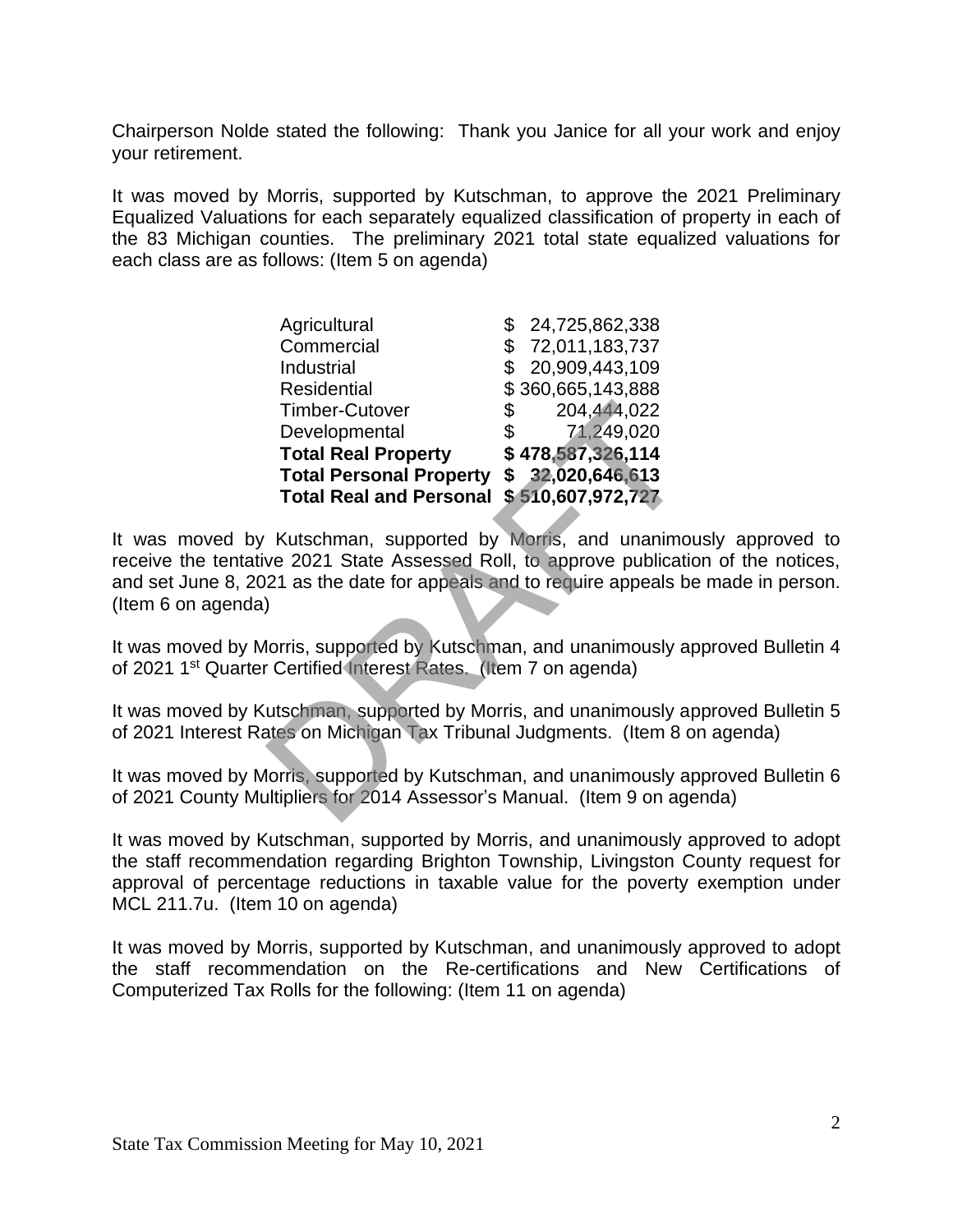These certifications will expire on **May 1, 2024**.

# **New Certifications**:

**Jackson County** Village of Grass Lake

**Leelanau County** Glen Arbor Township

**Mason County** Eden Township

**Oakland County** City of Fenton

**Ontonagon County**<br>McMillan Township

**Sanilac County**

### **Recertification's:**

**Alcona County** Greenbush Township

**Genesee County** City of Fenton

**Jackson County City of Jackson** Blackman Township Grass Lake Township Hanover Township Liberty Township Sandstone Township Springport Township Magion County<br>
Illan Township<br>
Is County<br>
Township<br>
Township<br>
Stannard Township<br>
Village of Forestville<br>
tion's:<br>
<u>na County</u><br>
Dese County<br>
of Jackson<br>
Stake Township<br>
Hanover Township<br>
Hanover Township<br>
Hanover Township<br>

**Livingston County** Cohoctah Township

**Mecosta County** City of Big Rapids

**Monroe County** Dundee Township

**Montcalm County** Home Township

**Muskegon County** Sullivan Township

Stannard Township

**Elmer Township Contract Contract Contract Village of Forestville**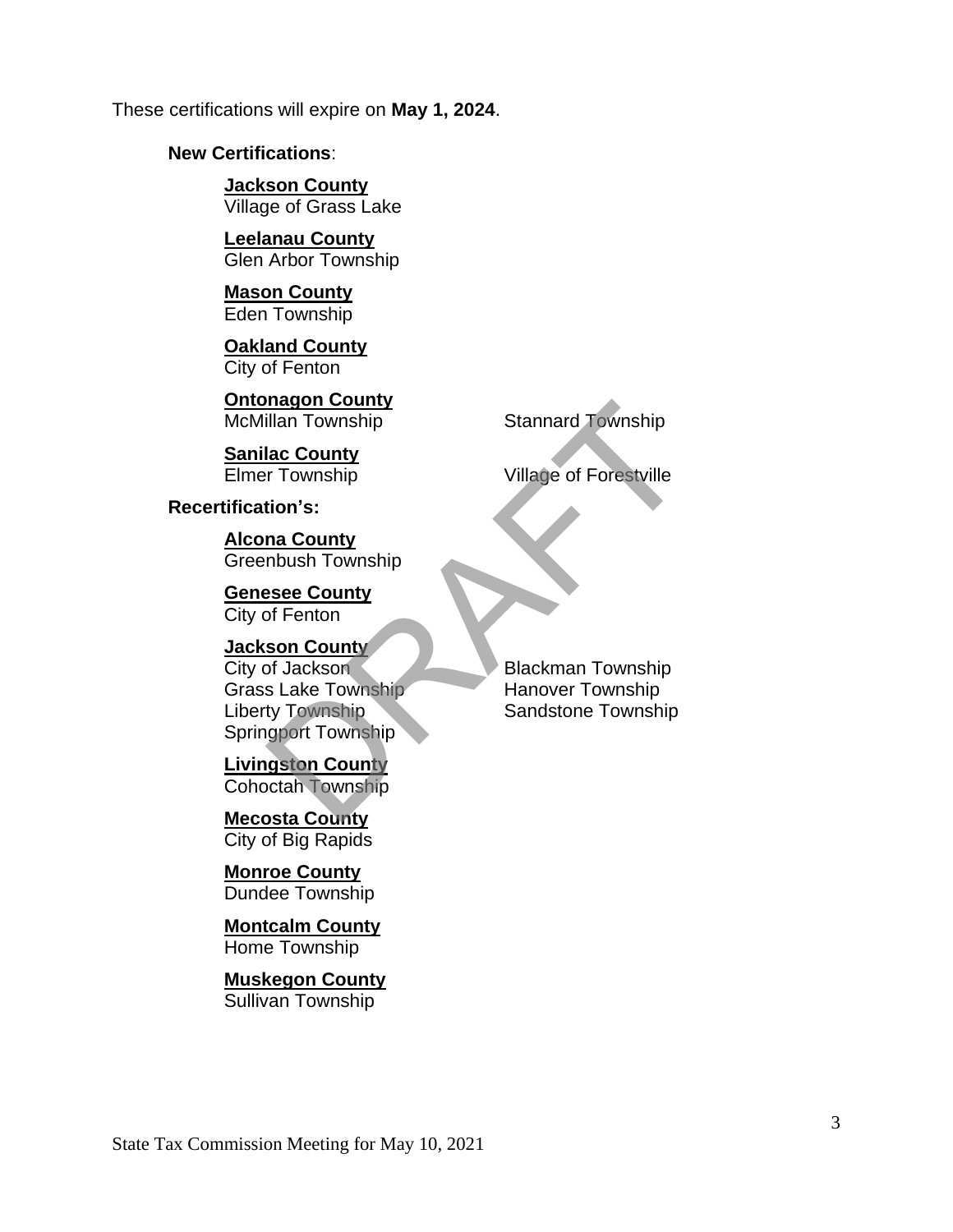#### **Oakland County**

City of Auburn Hills **City of Berkley** City of Birmingham City of Bloomfield Hills City of Clarkston City of Clawson City of Farmington City of Ferndale City of Keego Harbor City of Lake Angelus City of Lathrup Village City of Madison Heights City of Orchard Lake City of Pleasant Ridge City of Pontiac City of Rochester City of South Lyon City of Sylvan Lake City of Wixom Village of Beverly Hills Village of Bingham Farms Village of Franklin Village of Holly Village of Lake Orion Village of Leonard Village of Oxford Village of Wolverine Lake Addison Township Bloomfield Township Brandon Township Commerce Township Groveland Township Highland Township Holly Township Lyon Township Milford Township Novi Township **Oakland Township** Orion Township Oxford Township Rose Township Royal Oak Township Southfield Township Springfield Township Waterford Township White Lake Township

City of Hazel Park City of Huntington Woods The County of Sandusky<br>
The Township<br>
Township<br>
Township<br>
Township<br>
Township<br>
Township<br>
Township<br>
Township<br>
Township<br>
Township<br>
Township<br>
Milford Township<br>
DRAFT DOMAGING TOWNShip<br>
Royal Oak Township<br>
Royal Oak Township<br>
R

#### **Ottawa County**

Crockery Township

# **Sanilac County**

Marlette Township Minden Township Worth Township

City of Sandusky Village of Carsonville Custer Township **Evergreen Township** Flynn Township Maple Valley Township Moore Township Washington Township

It was moved by Kutschman, supported by Morris, and unanimously approved to adopt the staff recommendation on the Re-certifications and New Certifications of Computerized Assessment Rolls for the following: (Item 12 on agenda)

These certifications will expire on **May 1, 2024**.

# **New Certifications**:

**Kent County** City of Rockford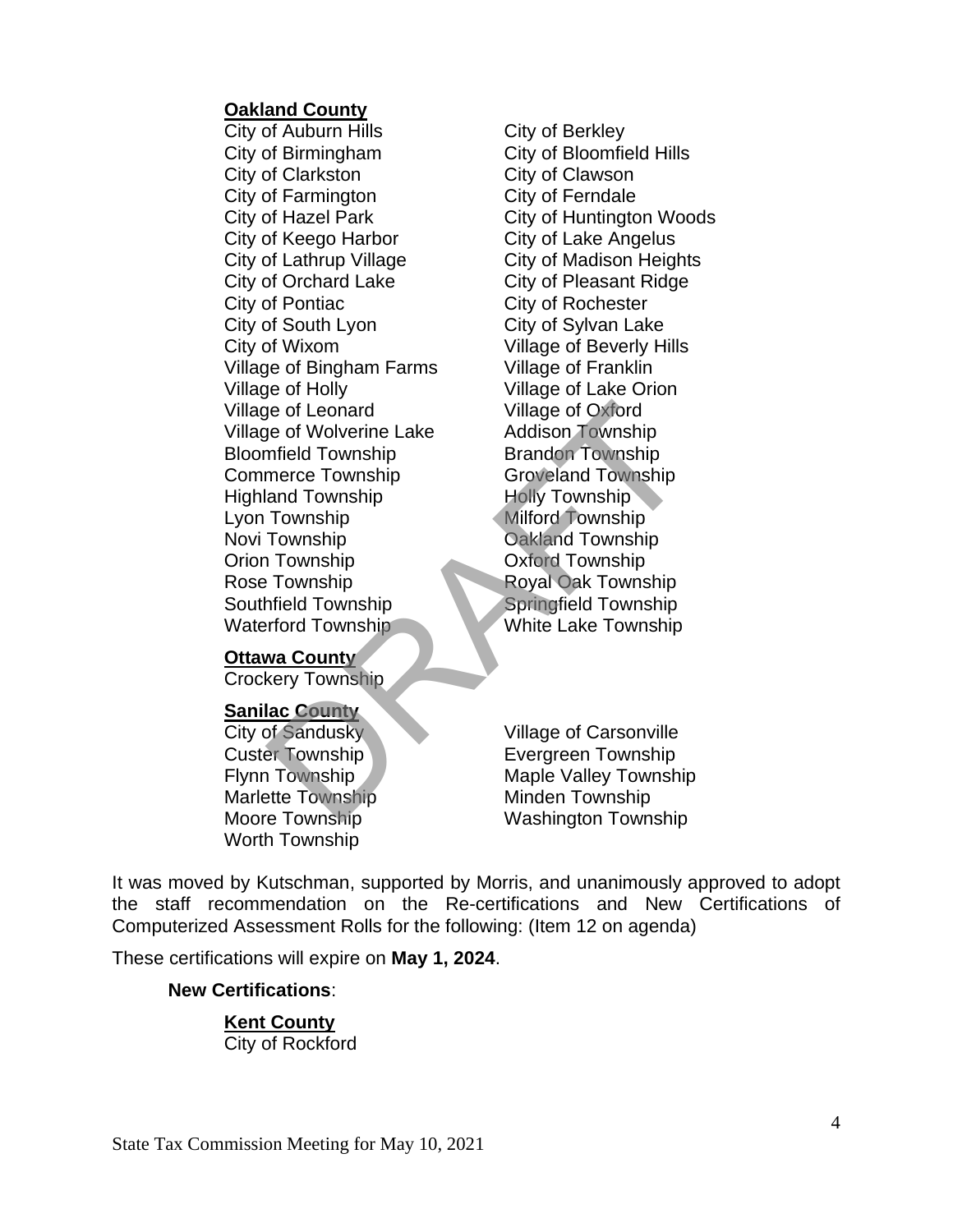**Missaukee County**

Lake Township

**Saginaw County** Thomas Township

# **Recertifications:**

**Clinton County** City of Lansing

**Eaton County** City of Lansing

**Genesee County** City of Davison

**Ingham County** City of Lansing

**Kent County** Cascade Township

**Leelanau County** Glen Arbor Township

**Macomb County** Macomb Township

**Menominee County**

**Oakland County**

Mellen Township Menominee Township

City of Novi<sup>2</sup> City of Royal Oak

**Washtenaw County** Ypsilanti Township

It was moved by Morris, supported by Kutschman, and unanimously approved to adopt the staff recommendations on the **Exemptions Agenda**. (Item 13 on agenda) [\(Exemptions Agenda Link\)](https://www.michigan.gov/documents/treasury/Item_13_Exemptions_Agenda_724086_7.pdf) an County<br>
of Lansing<br>
County<br>
and County<br>
Arbor Township<br>
mb County<br>
mb Township<br>
man County<br>
in Township<br>
and County<br>
of Novi<br>
Menominee Township<br>
City of Royal Oak<br>
htenaw County<br>
Menominee Township<br>
City of Royal Oak<br>

It was moved by Kutschman, supported by Morris, and unanimously approved to adopt the MCL 211.154 petitions on the **Concurrence Agenda**. (Item 14 on agenda) [\(Concurrence Agenda Link\)](https://www.michigan.gov/documents/treasury/Item_14_154_Concurrence_Agenda_724088_7.pdf)

It was moved by Morris, supported by Kutschman, and unanimously approved to adopt the MCL 211.154 petitions on the **Special Items Agenda**. (Item 15 on agenda) [\(Special Items Agenda Link\)](https://www.michigan.gov/documents/treasury/Item_15_154_Special_Items_Agenda_724089_7.pdf)